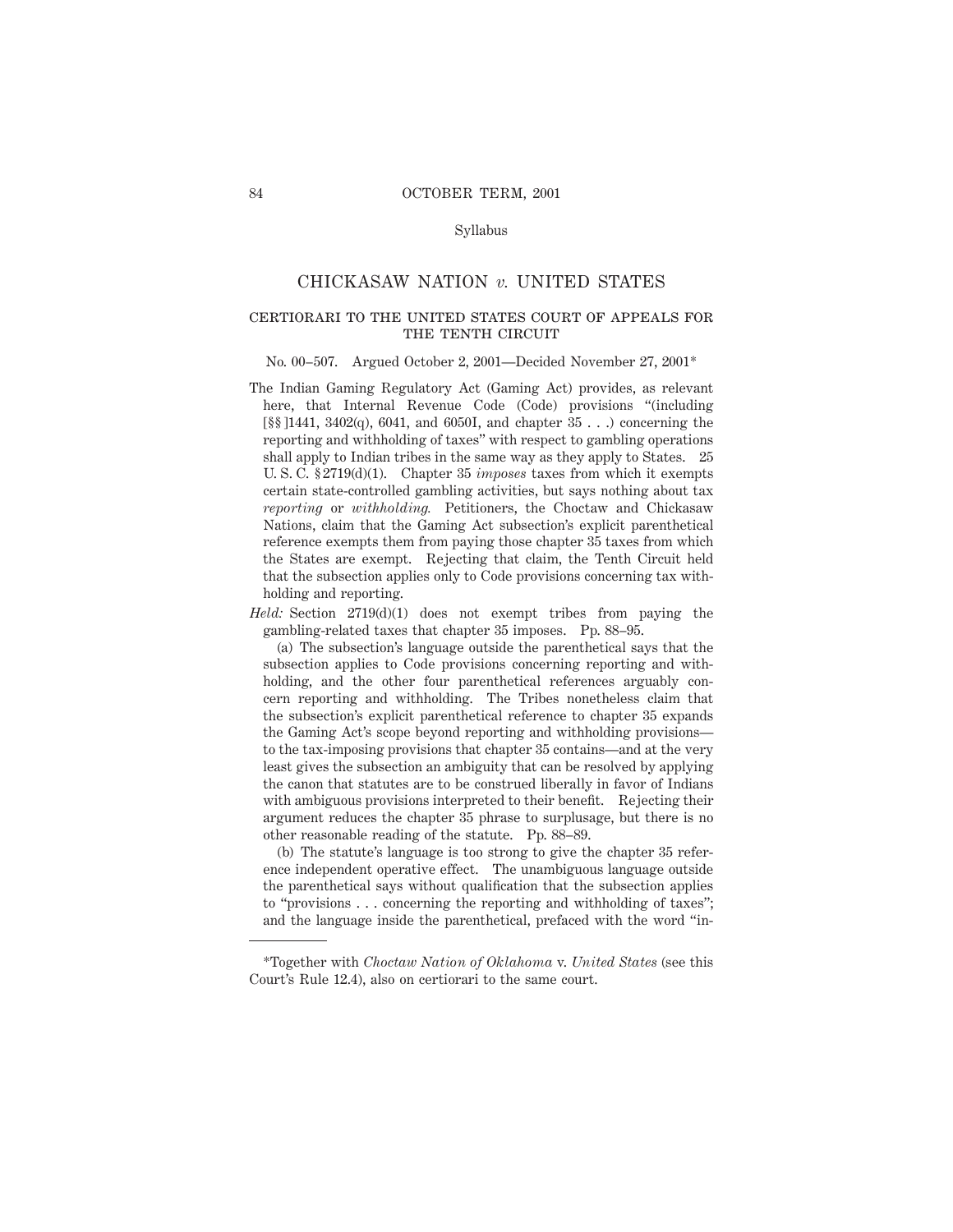### Syllabus

cluding," literally says the same, since to "include" means to "contain." The use of parentheses emphasizes the fact that that which is within is meant simply to be illustrative. To give the chapter 35 reference independent operative effect would require seriously rewriting the rest of the statute. One would have to read "including" to mean what it does not mean, namely, "including . . . and." To read the language outside the parenthetical as if it referred to (1) Code provisions concerning tax reporting and withholding and (2) those "concerning . . . wagering operations" would be far too convoluted to believe Congress intended it. There is no reason to think Congress intended to sweep within the subsection's scope every Code provision concerning wagering. The subject matter at issue—tax exemption—also counsels against accepting the Tribes' interpretation. This Court can find no comparable instance in which Congress legislated an exemption through a parenthetical numerical cross-reference. Since the more plausible role for the parenthetical to play in this subsection is that of providing an illustrative list of examples, common sense suggests that "chapter 35" is simply a bad example that Congress included inadvertently, a drafting mistake. Pp. 89–91.

(c) The Gaming Act's legislative history on balance supports this Court's conclusion. And the canons of interpretation to which the Tribes point—that every clause and word of a statute should be given effect and that statutes are to be construed liberally in favor of the Indians with ambiguous provisions interpreted to their benefit—do not determine how to read this statute. First, the canons are guides that need not be conclusive. *Circuit City Stores, Inc.* v. *Adams,* 532 U. S. 105, 115. To accept these canons as conclusive here would produce an interpretation that the Court firmly believes would conflict with congressional intent. Second, specific canons are often countered by some maxim pointing in a different direction. *Ibid.* The canon requiring a court to give effect to each word "if possible" is sometimes offset by the canon permitting a court to reject words as mere surplusage if inadvertently inserted or if repugnant to the rest of the statute. Moreover, the pro-Indian canon is offset by the canon warning against interpreting federal statutes as providing tax exemptions unless the exemptions are clearly expressed. Given the individualized nature of this Court's previous cases, one cannot say that the pro-Indian canon is inevitably stronger, particularly where the interpretation of a congressional statute rather than an Indian treaty is at issue. Pp. 91–95.

208 F. 3d 871 (first judgment); 210 F. 3d 389 (second judgment), affirmed.

BREYER, J., delivered the opinion of the Court, in which REHNQUIST, C. J., and Stevens, Kennedy, and Ginsburg, JJ., joined, and in which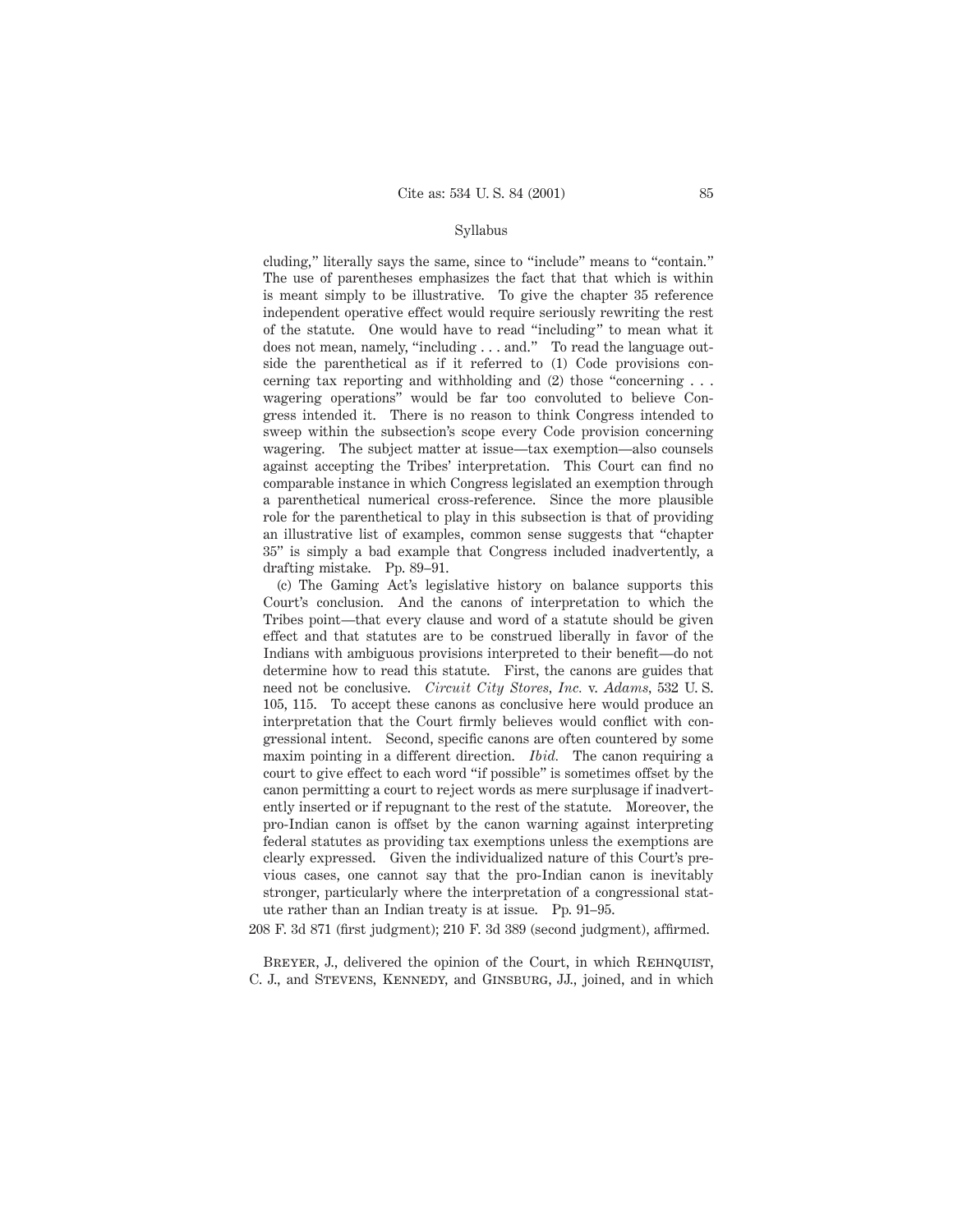Scalia and Thomas, JJ., joined as to all but Part II–B. O'Connor, J., filed a dissenting opinion, in which SOUTER, J., joined, *post*, p. 96.

*Graydon Dean Luthey, Jr.,* argued the cause for petitioners. With him on the briefs were *Stephen W. Ray, Bob W. Rabon,* and *Dennis W. Arrow.*

*Edward C. DuMont* argued the cause for the United States. With him on the brief were *Solicitor General Olson, Acting Assistant Attorney General Fallon, Deputy Solicitor General Wallace, Gary R. Allen,* and *David English Carmack.*†

JUSTICE BREYER delivered the opinion of the Court.\*

In these cases we must decide whether a particular subsection in the Indian Gaming Regulatory Act, 102 Stat. 2467– 2486, 25 U. S. C. §§ 2701–2721 (1994 ed.), exempts tribes from paying the gambling-related taxes that chapter 35 of the Internal Revenue Code imposes—taxes that States need not pay. We hold that it does not create such an exemption.

### I

The relevant Indian Gaming Regulatory Act (Gaming Act) subsection, as codified in 25 U.S.C.  $$2719(d)(1)$ , reads as follows:

<sup>†</sup>Briefs of *amici curiae* urging reversal were filed for the San Carlos Apache Tribe by *Richard T. Treon;* for the San Manuel Band of Serrano Mission Indians by *Jerome L. Levine* and *Frank R. Lawrence;* for the Seminole Tribe of Florida et al. by *Hans Walker, Jr.,* and *Judith A. Shapiro;* and for the Shakopee Mdewakanton Sioux (Dakota) Community et al. by *Mark J. Streitz* and *Michael J. Wahoske.*

Briefs of *amici curiae* urging affirmance were filed for the town of Ledyard, Connecticut, et al. by *Benjamin S. Sharp, Guy R. Martin,* and *Donald C. Mitchell.*

Briefs of *amici curiae* were filed for the Lower Sioux Indian Community in Minnesota et al. by *James M. Schoessler, Henry M. Buffalo, Jr., Mark A. Anderson,* and *Dennis J. Peterson;* and for the Muscogee (Creek) Nation by *L. Susan Work.*

<sup>\*</sup>Justice Scalia and Justice Thomas join all but Part II–B of this opinion.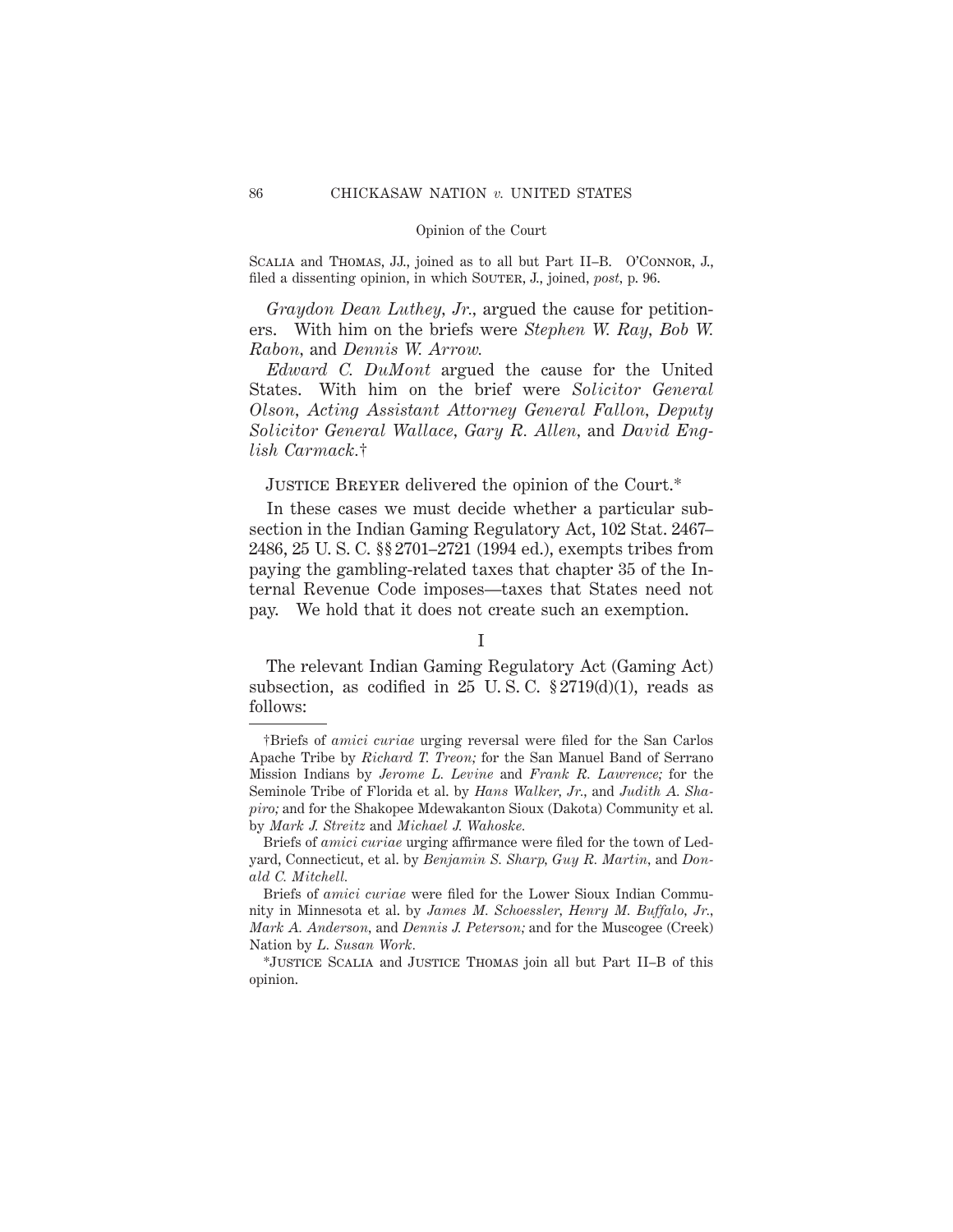"The provisions of [the Internal Revenue Code of 1986] (including sections 1441, 3402(q), 6041, and 6050I, and chapter 35 of such [Code]) concerning the reporting and withholding of taxes with respect to the winnings from gaming or wagering operations shall apply to Indian gaming operations conducted pursuant to this chapter, or under a Tribal-State compact entered into under section 2710(d)(3) of this title that is in effect, in the same manner as such provisions apply to State gaming and wagering operations."

The subsection says that Internal Revenue Code provisions that "concer[n] the reporting and withholding of taxes" with respect to gambling operations shall apply to Indian tribes in the same way as they apply to States. The subsection also says in its parenthetical that those provisions "includ[e]" Internal Revenue Code "chapter 35." Chapter 35, however, says nothing about the *reporting* or the *withholding* of taxes. Rather, that chapter simply *imposes* taxes—excise taxes and occupational taxes related to gambling—from which it exempts certain state-controlled gambling activities. See, *e. g.,* 26 U. S. C. § 4401(a) (1994 ed.) (imposing 0.25% excise tax on each wager); § 4411 (imposing \$50 occupational tax on each individual engaged in wagering business); § 4402(3) (exempting state-operated gambling operations, such as lotteries).

In this lawsuit two Native American Indian Tribes, the Choctaw and Chickasaw Nations, claim that the Gaming Act subsection exempts them from paying those chapter 35 taxes from which States are exempt. Brief for Petitioners 34–36. They rest their claim upon the subsection's explicit parenthetical reference to chapter 35. The Tenth Circuit rejected their claim on the ground that the subsection, despite its parenthetical reference, applies only to Code provisions that concern the "reporting and withholding of taxes." 208 F. 3d 871, 883–884 (2000); see also 210 F. 3d 389 (2000). The Court of Appeals for the Federal Circuit, however, reached the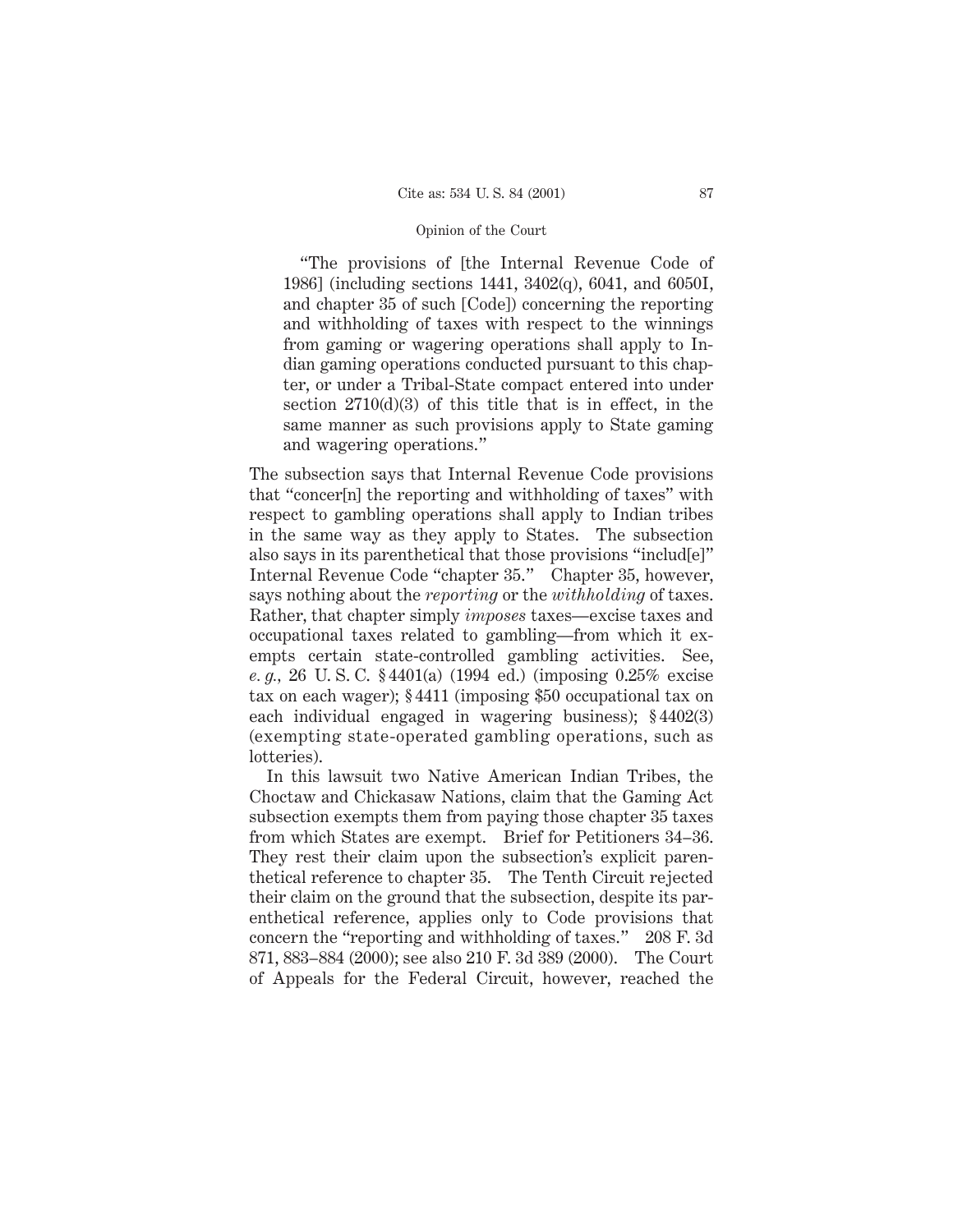opposite conclusion. *Little Six, Inc.* v. *United States,* 210 F. 3d 1361, 1366 (2000). We granted certiorari in order to resolve the conflict. We agree with the Tenth Circuit.

### II

The Tribes' basic argument rests upon the subsection's explicit reference to "chapter 35"—contained in a parenthetical that refers to four other Internal Revenue Code provisions as well. The subsection's language outside the parenthetical says that the subsection applies to those Internal Revenue Code provisions that concern "reporting and withholding." The other four parenthetical references are to provisions that concern, or at least arguably concern, reporting and withholding. See 26 U. S. C. § 1441 (1994 ed. and Supp. V) (withholding of taxes for nonresident alien); § 3402(q) (withholding of taxes from certain gambling winnings);  $\S 6041$  (reporting by businesses of payments, including payments of gambling winnings, to others); § 6050I (reporting by businesses of large cash receipts, arguably applicable to certain gambling winnings or receipts).

But what about chapter 35? The Tribes correctly point out that chapter 35 has nothing to do with "reporting and withholding." Brief for Petitioners 28–29. They add that the reference must serve some purpose, and the only purpose that the Tribes can find is that of expanding the scope of the Gaming Act's subsection beyond reporting and withholding provisions—to the tax-imposing provisions that chapter 35 does contain. The Gaming Act therefore must exempt them (like States) from those tax payment requirements. The Tribes add that at least the reference to chapter 35 makes the subsection ambiguous. And they ask us to resolve the ambiguity by applying a special Indian-related interpretative canon, namely, " 'statutes are to be construed liberally in favor of the Indians with ambiguous provisions interpreted to their benefit.'" *Id.*, at 13 (quoting *Montana* v. *Blackfeet Tribe,* 471 U. S. 759, 766 (1985)).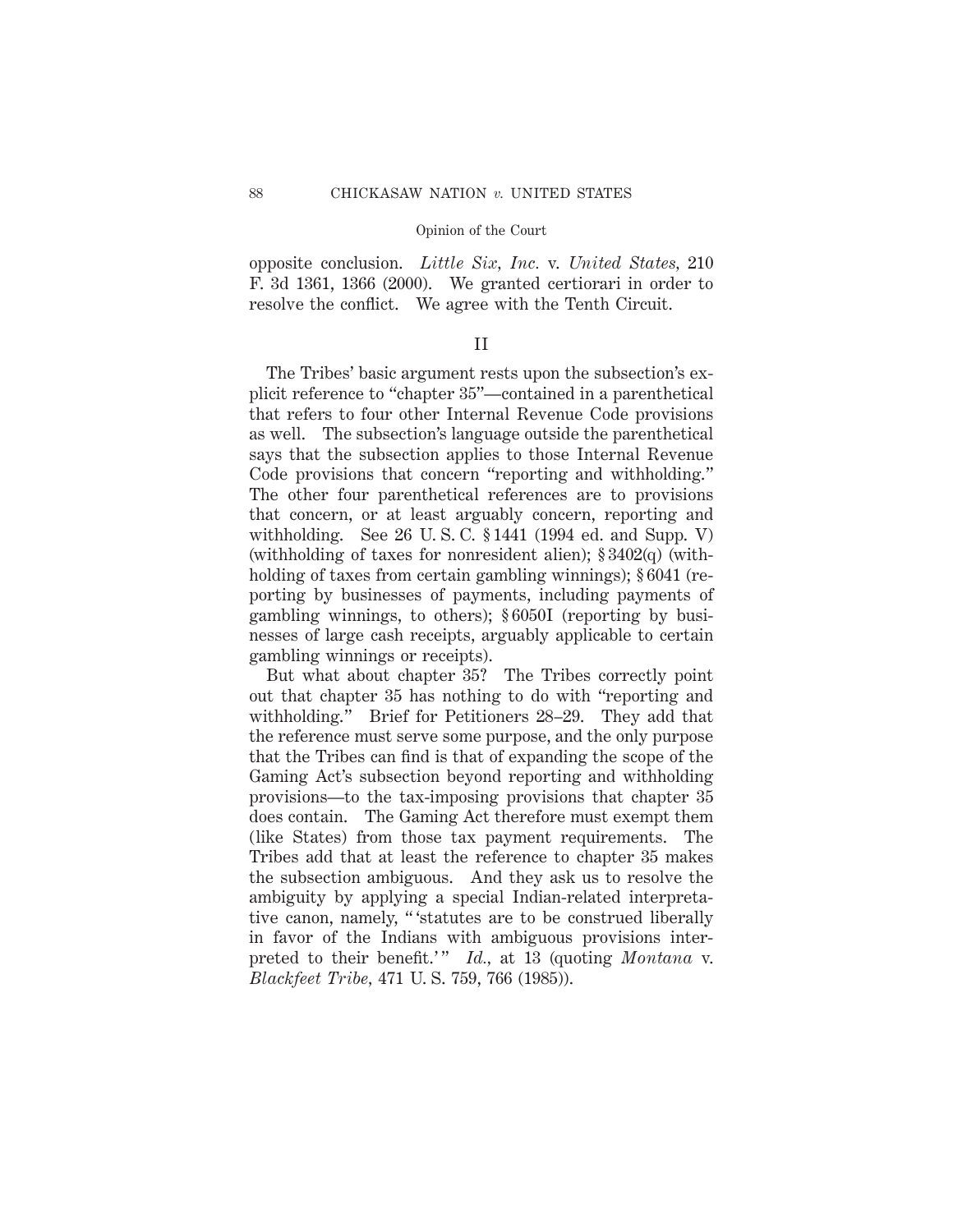We cannot accept the Tribes' claim. We agree with the Tribes that rejecting their argument reduces the phrase "(including  $\dots$  chapter 35)  $\dots$ " to surplusage. Nonetheless, we can find no other reasonable reading of the statute.

A

The language of the statute is too strong to bend as the Tribes would wish—*i. e.,* so that it gives the chapter 35 reference independent operative effect. For one thing, the language outside the parenthetical is unambiguous. It says without qualification that the subsection applies to "provisions . . . concerning the reporting and withholding of taxes." And the language inside the parenthetical, prefaced with the word "including," literally says the same. To "include" is to "contain" or "comprise as part of a whole." Webster's Ninth New Collegiate Dictionary 609 (1985). In this instance that which "contains" the parenthetical references—the "whole" of which the references are "parts"—is the phrase "provisions . . . concerning the reporting and withholding of taxes . . . ." The use of parentheses emphasizes the fact that that which is within is meant simply to be illustrative, hence redundant—a circumstance underscored by the lack of any suggestion that Congress intended the illustrative list to be complete. Cf. 26 U. S. C. § 3406 (1994 ed.) (backup withholding provision not mentioned in parenthetical).

Nor can one give the chapter 35 reference independent operative effect without seriously rewriting the language of the rest of the statute. One would have to read the word "including" to mean what it does not mean, namely, "including . . . and." One would have to read the statute as if, for example, it placed "chapter 35" outside the parenthetical and said "provisions of the . . . Code *including chapter 35 and also provisions* . . . concerning the reporting and withholding of taxes . . . ." Or, one would have to read the language as if it said "provisions of the... Code . . . concerning *the taxation and* the reporting and withholding of taxes . . . ."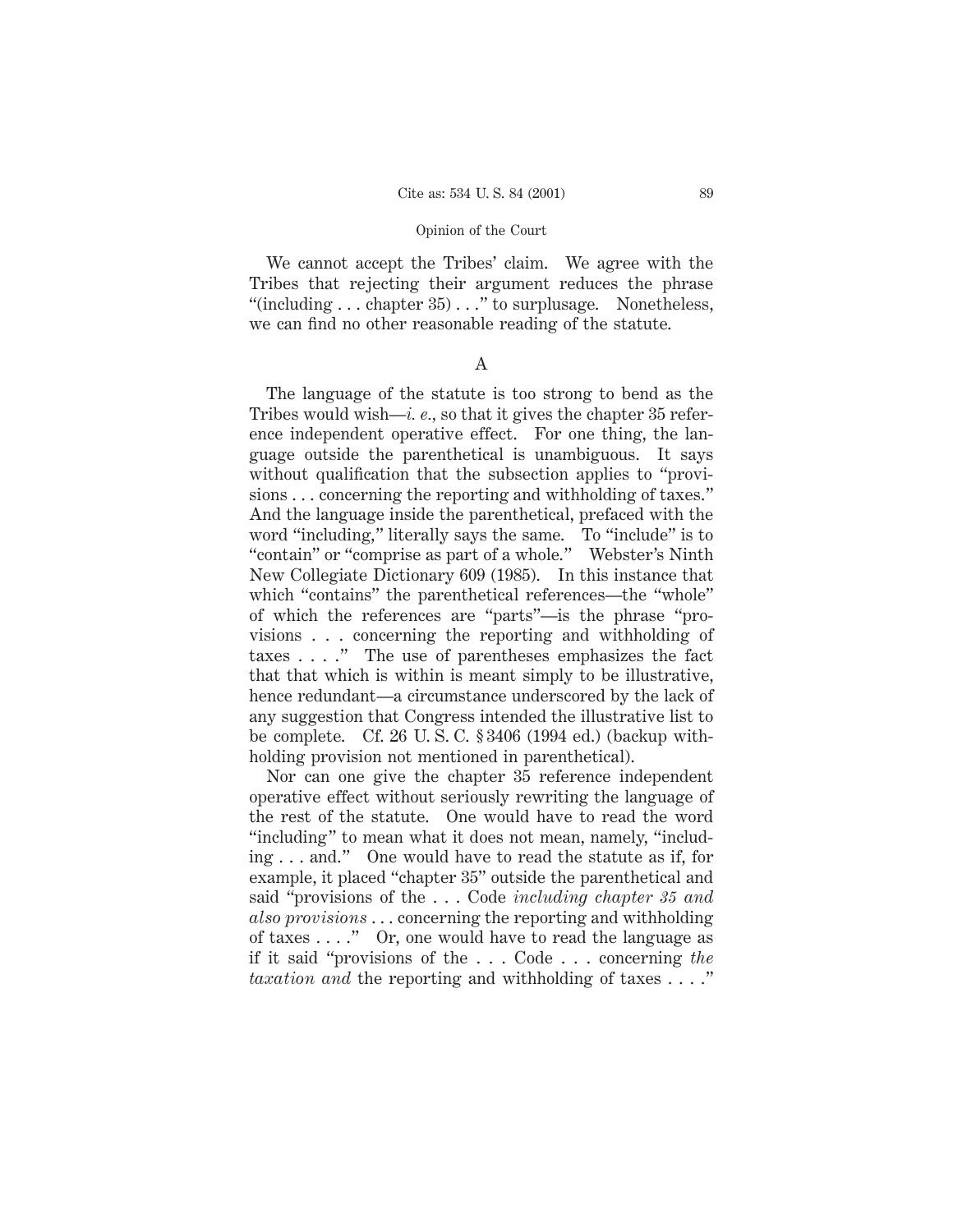We mention this latter possibility because the congressional bill that became the law before us once did read that way. But when the bill left committee, it contained not the emphasized words ("the taxation and") but the cross-reference to chapter 35.

We recognize the Tribes' claim (made here for the first time) that one could avoid rewriting the statute by reading the language outside the parenthetical as if it referred to two kinds of "provisions of the . . . Code": first, those "concerning the reporting and withholding of taxes with respect to the winnings from gaming," and, second, those "concerning . . . wagering operations." See Reply Brief for Petitioners 8–10. The subsection's grammar literally permits this reading. But that reading, even if ultimately comprehensible, is far too convoluted to believe Congress intended it. Nor is there any reason to think Congress intended to sweep within the subsection's scope every Internal Revenue Code provision concerning wagering—a result that this unnatural reading would accomplish.

The subject matter at issue also counsels against accepting the Tribes' interpretation. That subject matter is tax exemption. When Congress enacts a tax exemption, it ordinarily does so explicitly. We can find no comparable instance in which Congress legislated an exemption through an inexplicit numerical cross-reference—especially a crossreference that might easily escape notice.

As we have said, the more plausible role for the parenthetical to play in this subsection is that of providing an illustrative list of examples. So considered, "chapter 35" is simply a bad example—an example that Congress included inadvertently. The presence of a bad example in a statute does not warrant rewriting the remainder of the statute's language. Nor does it necessarily mean that the statute is ambiguous, *i. e.,* "capable of being understood in two or more possible senses or ways." Webster's Ninth New Collegiate Dictionary 77 (1985). Indeed, in ordinary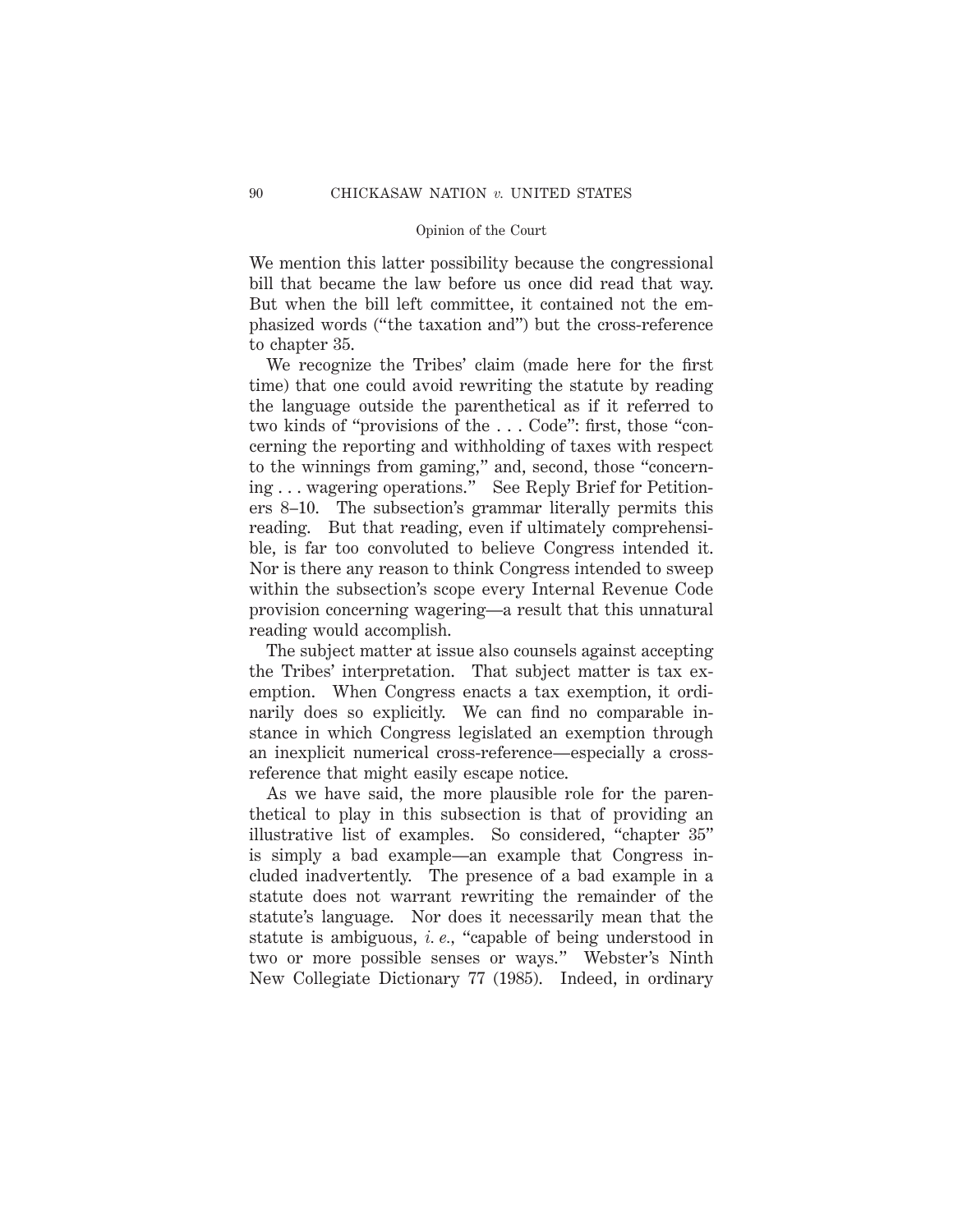life, we would understand an analogous instruction—say, "Test drive some cars, including Plymouth, Nissan, Chevrolet, Ford, and Kitchenaid"—not as creating ambiguity, but as reflecting a mistake. Here too, in context, common sense suggests that the cross-reference is simply a drafting mistake, a failure to delete an inappropriate cross-reference in the bill that Congress later enacted into law. Cf. *Little Six, Inc.* v. *United States,* 229 F. 3d 1383, 1385 (CA Fed. 2000) (Dyk, J., dissenting from denial of rehearing en banc) ("The language of the provision has all the earmarks of a simple mistake in legislative drafting").

B

The Gaming Act's legislative history on balance supports our conclusion. The subsection as it appeared in the original Senate bill applied both to taxation and to reporting and withholding. It read as follows:

"Provisions of the Internal Revenue Code... concerning *the taxation and* the reporting and withholding of taxes with respect to gambling or wagering operations shall apply to Indian gaming operations . . . the same as they apply to State operations." S. 555, 100th Cong., 1st Sess., 37 (1987).

With the "taxation" language present, it would have made sense to include chapter 35, which concerns taxation, in a parenthetical that included other provisions that concern reporting and withholding. But the Senate committee deleted the taxation language. Why did it permit the crossreference to chapter 35 to remain? Committee documents do not say.

The Tribes argue that the committee intentionally left it in the statute in order to serve as a *substitute* for the word "taxation." An *amicus* tries to support this view by pointing to a tribal representative's testimony that certain Tribes were "opposed to any indication where Internal Revenue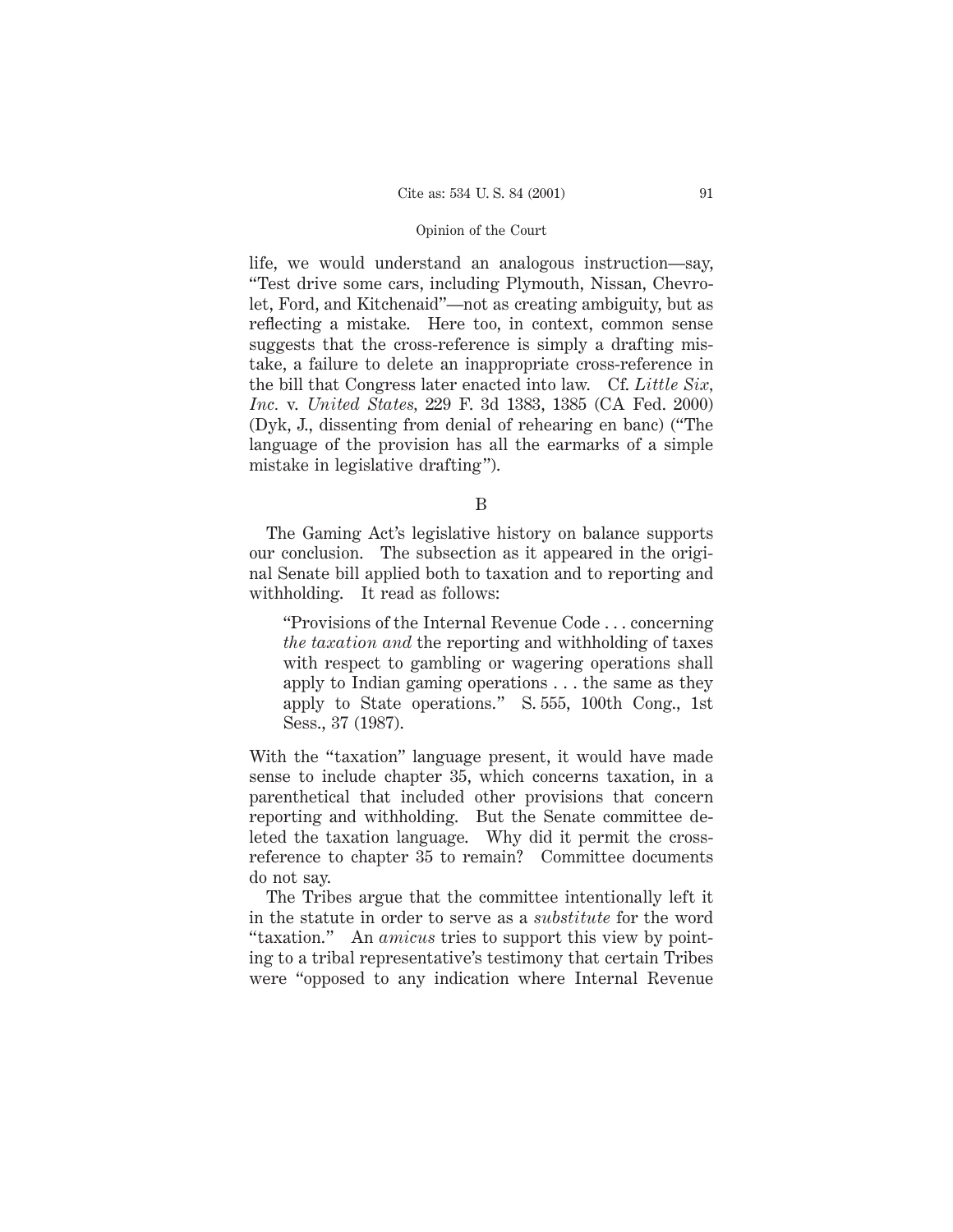would be collecting taxes from the tribal bingo operations." Hearings on S. 555 and S. 1303 before the Senate Select Committee on Indian Affairs, 100th Cong., 1st Sess., 109 (1987) (statement of Lionel John, Executive Director of United South and Eastern Tribes). Other Tribes thought the "taxation" language too "vague," preferring a clear statement "that the Internal Revenue Service is not being granted authority to tax tribes." *Id.,* at 433, 435 (statement of Charles W. Blackwell, Representative of the American Indian Tribal Government and Policy Consultants, Inc.).

Substitution of "chapter 35" for the word "taxation," however, could not have served the tribal witnesses purposes, for doing so took from the bill the very words that made clear the tribes would *not* be taxed and substituted language that made it more likely they would be taxed. Nor can we believe that anyone seeking to grant a tax exemption would intentionally substitute a confusion-generating numerical cross-reference, see Part II–A, *supra,* for pre-existing language that unambiguously carried out that objective. It is far easier to believe that the drafters, having included the entire parenthetical while the word "taxation" was still part of the bill, unintentionally failed to remove what had become a superfluous numerical cross-reference—particularly since the tax-knowledgeable Senate Finance Committee never received the opportunity to examine the bill. Cf. S. Doc. No. 100–1, Senate Manual 30 (1987) (proposed legislation concerning revenue measures shall be referred to the Committee on Finance).

Finally, the Tribes point to a letter written by one of the Gaming Act's authors, stating that "by including reference to Chapter 35," Congress intended "that the tax treatment of wagers conducted by tribal governments be the same as that for wagers conducted by state governments under Chapter 35." App. to Pet. for Cert. 113a. This letter, however, was written after the event. It expresses the views of only one member of the committee. And it makes no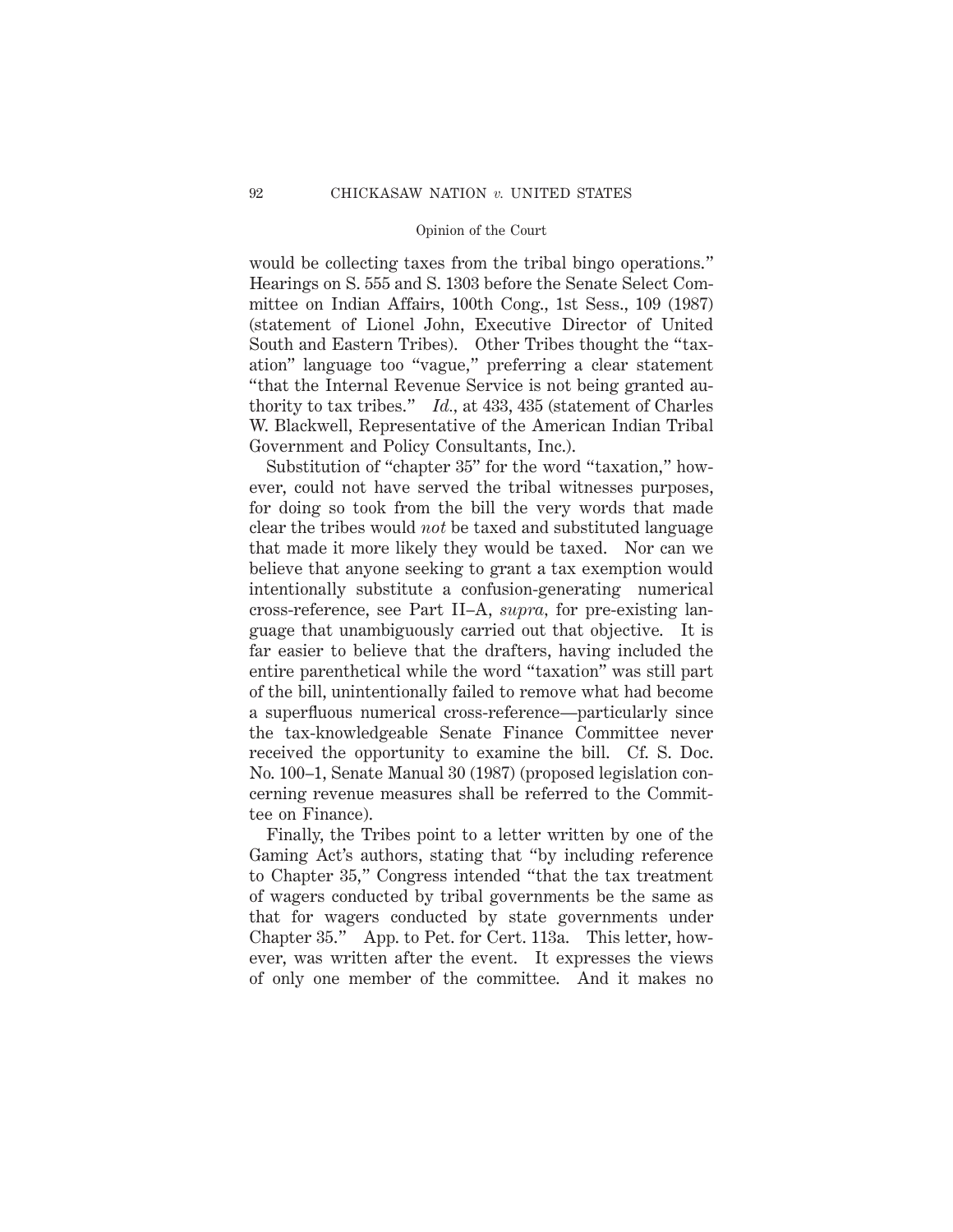effort to explain the critical legislative circumstance, namely, the elimination of the word "taxation" from the bill. The letter may express the Senator's interpretive preference, but that preference cannot overcome the language of the statute and the related considerations we have discussed. See *Heintz* v. *Jenkins,* 514 U. S. 291, 298 (1995) (A "statement [made] not during the legislative process, but *after* the statute became law . . . is not a statement upon which other legislators might have relied in voting for or against the Act, but it simply represents the views of one informed person on an issue about which others may (or may not) have thought differently"). Cf. *New York Telephone Co.* v. *New York State Dept. of Labor,* 440 U. S. 519, 564, n. 18 (1979) (Powell, J., dissenting) ("The comments . . . of a single Congressman, delivered long after the original passage of the [act at issue], are of no aid in determining congressional intent . . .").

In sum, to adopt the Tribes' interpretation would read back into the Act the very word "taxation" that the Senate committee deleted. We ordinarily will not assume that Congress intended " 'to enact statutory language that it has earlier discarded in favor of other language.'" *INS* v. *Cardoza-Fonseca,* 480 U. S. 421, 443 (1987) (quoting *Nachman Corp.* v. *Pension Benefit Guaranty Corporation,* 446 U. S. 359, 392–393 (1980)); *Gulf Oil Corp.* v. *Copp Paving Co.,* 419 U. S. 186, 200 (1974) (same); *Mescalero Apache Tribe* v. *Jones,* 411 U. S. 145, 157 (1973) (same). There is no special reason for doing so here.

 $\mathcal{C}$ 

The Tribes point to canons of interpretation that favor their position. The Court has often said that " 'every clause and word of a statute'" should, ""if possible," be given " 'effect.' " *United States* v. *Menasche,* 348 U. S. 528, 538– 539 (1955) (quoting *Montclair* v. *Ramsdell,* 107 U. S. 147, 152 (1883)). The Tribes point out that our interpretation deprives the words "chapter 35" of any effect. The Court has also said that "statutes are to be construed liberally in favor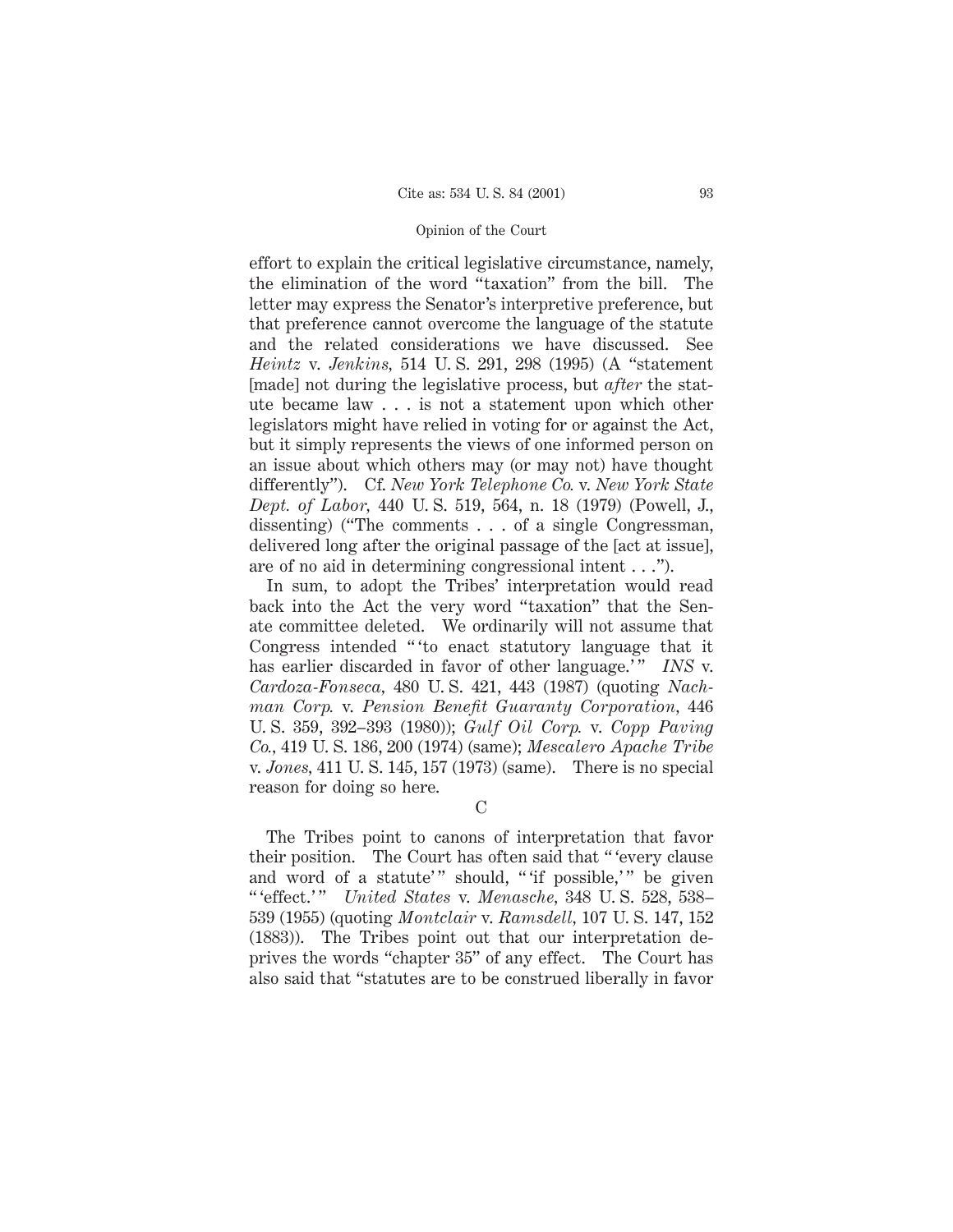of the Indians with ambiguous provisions interpreted to their benefit." *Montana* v. *Blackfeet Tribe,* 471 U. S., at 766; *South Carolina* v. *Catawba Tribe, Inc.,* 476 U. S. 498, 520 (1986) (Blackmun, J., dissenting). The Tribes point out that our interpretation is not to the Indians' benefit.

Nonetheless, these canons do not determine how to read this statute. For one thing, canons are not mandatory rules. They are guides that "need not be conclusive." *Circuit City Stores, Inc.* v. *Adams,* 532 U. S. 105, 115 (2001). They are designed to help judges determine the Legislature's intent as embodied in particular statutory language. And other circumstances evidencing congressional intent can overcome their force. In this instance, to accept as conclusive the canons on which the Tribes rely would produce an interpretation that we conclude would conflict with the intent embodied in the statute Congress wrote. Cf. *Choteau* v. *Burnet,* 283 U. S. 691 (1931) (upholding taxation where congressional intent reasonably clear); *Superintendent of Five Civilized Tribes* v. *Commissioner,* 295 U. S. 418 (1935) (same); *Mescalero Apache Tribe* v. *Jones, supra* (same). In light of the considerations discussed earlier, we cannot say that the statute is "fairly capable" of two interpretations, cf. *Montana* v. *Blackfeet Tribe, supra,* at 766, nor that the Tribes' interpretation is fairly "possible."

Specific canons "are often countered . . . by some maxim pointing in a different direction." *Circuit City Stores, Inc.* v. *Adams, supra,* at 115. The canon requiring a court to give effect to each word *"if possible"* is sometimes offset by the canon that permits a court to reject words "as surplusage" if "inadvertently inserted or if repugnant to the rest of the statute . . . ." K. Llewellyn, The Common Law Tradition 525 (1960). And the latter canon has particular force here where the surplus words consist simply of a numerical cross-reference in a parenthetical. Cf. *Cabell Huntington Hospital, Inc.* v. *Shalala,* 101 F. 3d 984, 990 (CA4 1996)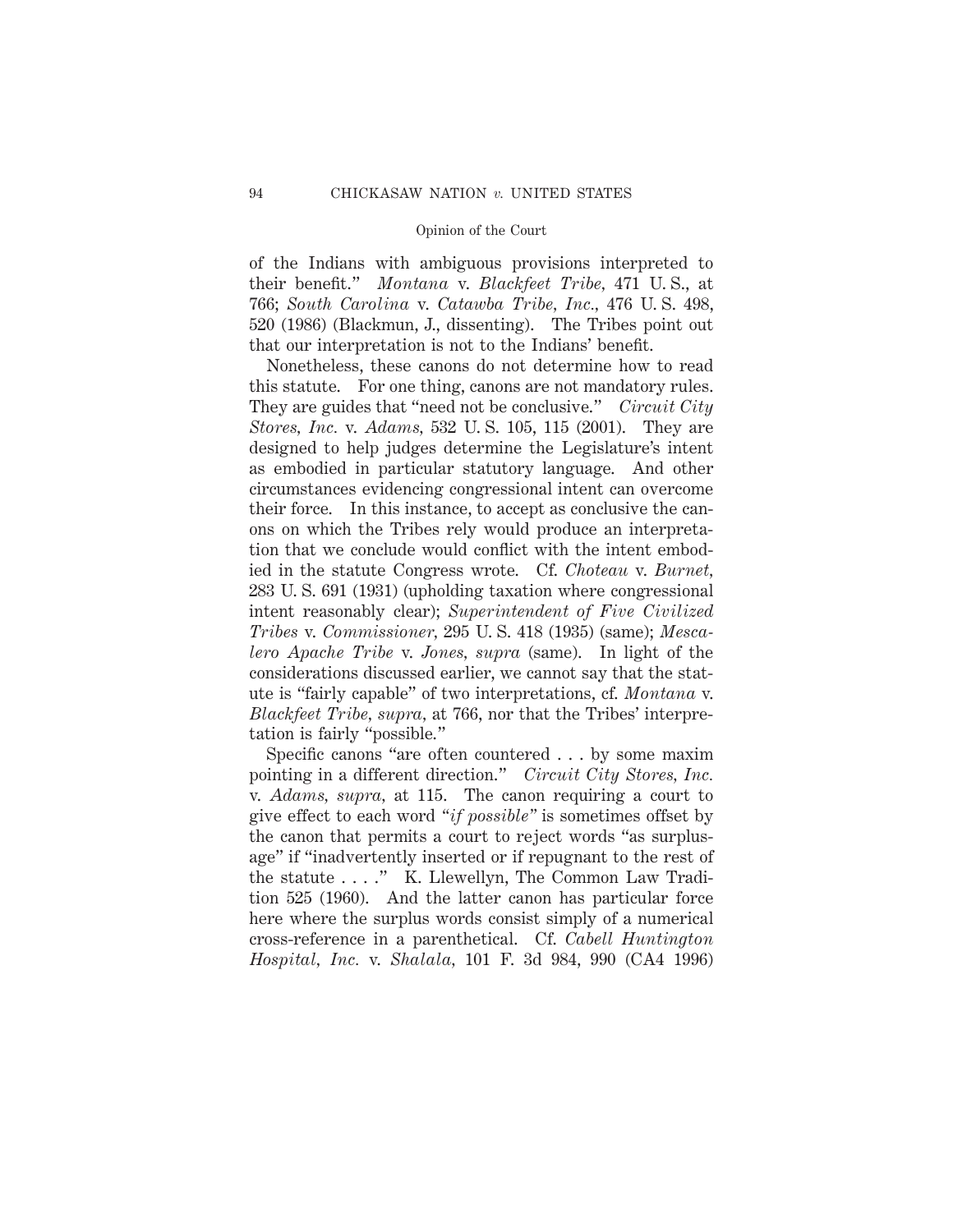("A parenthetical is, after all, a parenthetical, and it cannot be used to overcome the operative terms of the statute").

Moreover, the canon that assumes Congress intends its statutes to benefit the tribes is offset by the canon that warns us against interpreting federal statutes as providing tax exemptions unless those exemptions are clearly expressed. See *United States* v. *Wells Fargo Bank,* 485 U. S. 351, 354 (1988) ("[E]xemptions from taxation . . . must be unambiguously proved"); *Squire* v. *Capoeman,* 351 U. S. 1, 6 (1956) ("[T]o be valid, exemptions to tax laws should be clearly expressed"); *United States Trust Co.* v. *Helvering,* 307 U. S. 57, 60 (1939) ("Exemptions from taxation do not rest upon implication"). Nor can one say that the pro-Indian canon is inevitably stronger—particularly where the interpretation of a congressional statute rather than an Indian treaty is at issue. Cf. *post,* at 100 (O'Connor, J., dissenting). This Court's earlier cases are too individualized, involving too many different kinds of legal circumstances, to warrant any such assessment about the two canons' relative strength. Compare, *e. g., Choate* v. *Trapp,* 224 U. S. 665, 675–676 (1912) (interpreting statement in treaty-related Indian land patents that land is "nontaxable" as creating property right invalidating later congressional effort to tax); *Squire, supra,* at 3 (Indian canon offsetting tax canon when related statutory provision and history make clear that language freeing Indian land "of all charge or incumbrance whatsoever" includes tax); *McClanahan* v. *Arizona Tax Comm'n,* 411 U. S. 164, 174 (1973) (state tax violates principle of Indian sovereignty embodied in treaty), with *Mescalero, supra* (relying on tax canon to find Indians taxable); *Choteau, supra* (language makes clear no exemption); *Five Tribes, supra* (same).

Consequently, the canons here cannot make the difference for which the Tribes argue. We conclude that the judgments of the Tenth Circuit must be affirmed.

*It is so ordered.*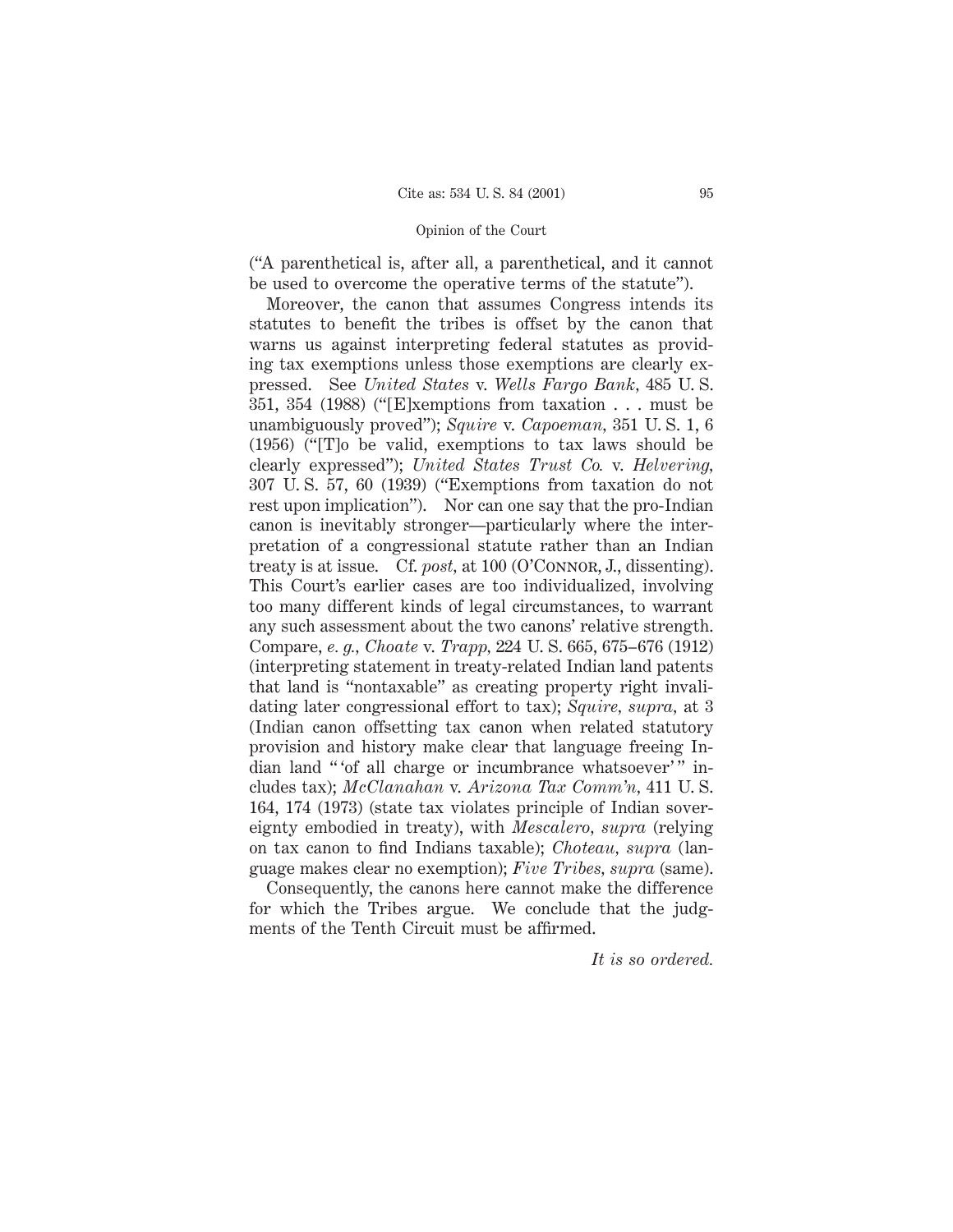JUSTICE O'CONNOR, with whom JUSTICE SOUTER joins, dissenting.

The Court today holds that 25 U. S. C. § 2719(d) (1994 ed.) clearly and unambiguously fails to give Indian Nations (Nations) the exemption from federal wagering excise and related occupational taxes enjoyed by the States. Because I believe § 2719(d) is subject to more than one interpretation, and because "statutes are to be construed liberally in favor of the Indians, with ambiguous provisions interpreted to their benefit," *Montana* v. *Blackfeet Tribe,* 471 U. S. 759, 766 (1985), I respectfully dissent.

I

I agree with the Court that § 2719(d) incorporates an error in drafting. I disagree, however, that the section's reference to chapter 35 is necessarily that error.

As originally proposed in the Senate, the bill that became the Indian Gaming Regulatory Act (IGRA) would have applied all gambling and wagering-related sections of the Internal Revenue Code to the Nations in the same manner as the States:

"Provisions of the Internal Revenue Code of 1986, concerning the taxation and the reporting and withholding of taxes with respect to gambling or wagering operations shall apply to Indian gaming operations conducted pursuant to this Act the same as they apply to State operations." S. 555, 100th Cong., 1st Sess., 37 (1987).

The Senate Indian Affairs Committee altered the language of this bill in two contradictory ways. It restricted the applicable Code sections to those relating to the "reporting and withholding of taxes with respect to the winnings" from gaming operations. 25 U. S. C. § 2719(d). It also added a parenthetical listing specific Code sections to be applied to the Nations in the same manner as the States, including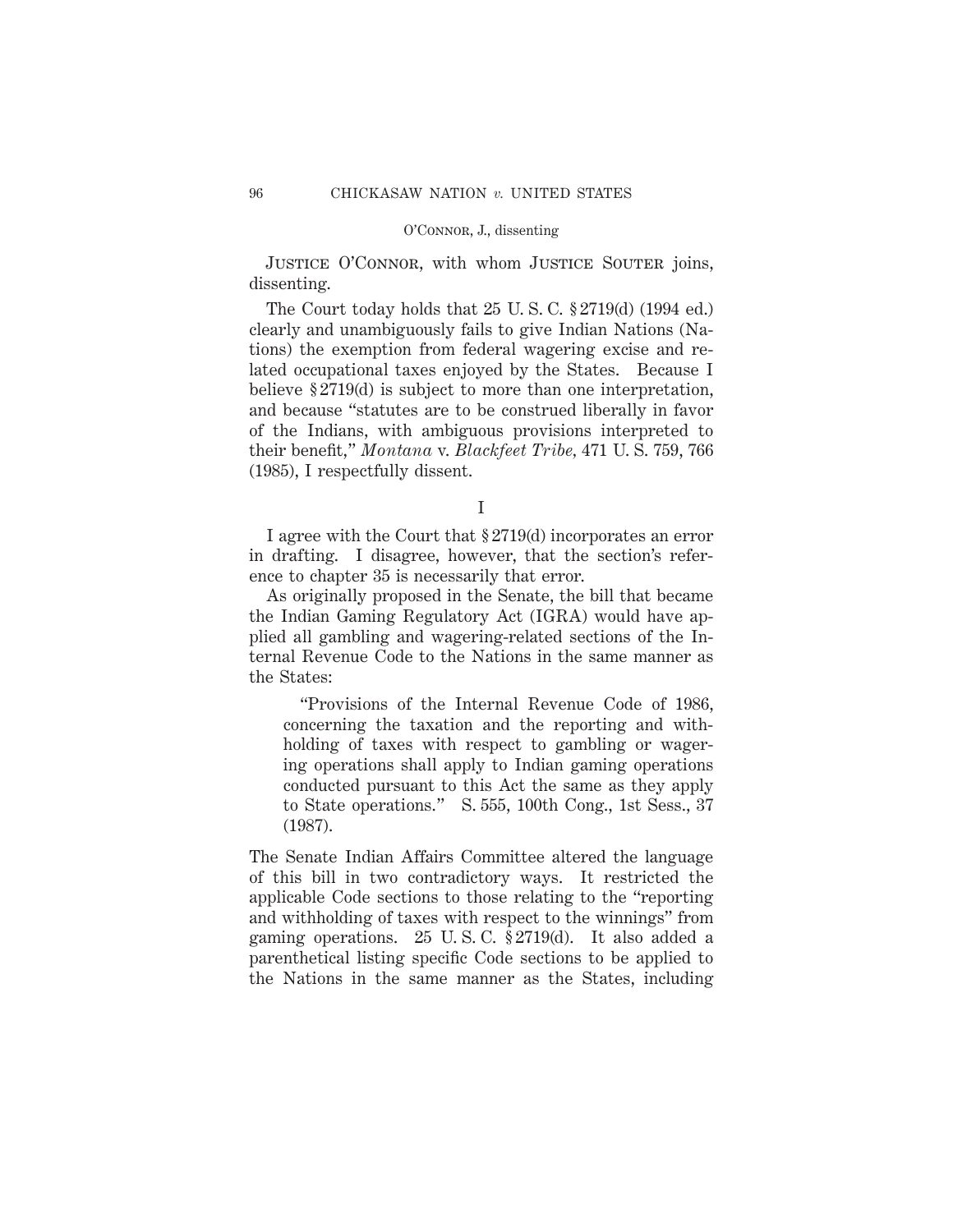chapter 35, a Code provision that relates to gambling operations generally, but not to the reporting and withholding of gambling winnings. *Ibid.*

One of these two changes must have been made in error. There is no reason to assume, however, that it must have been the latter. It is equally likely that Congress intended § 2719(d) to apply chapter 35 to the Nations, but adopted too restrictive a general characterization of the applicable sections.

The Court can do no more than speculate that the bill's drafters included the parenthetical while the original restriction was in place and failed to remove it when that restriction was altered. See *ante,* at 92. Both the inclusion of the parenthetical and the alteration of the restriction occurred in the Senate committee, S. Rep. No. 100–446 (1988), and there is no way to determine the order in which they were adopted. If the parenthetical was added after the restriction, one could just as easily characterize the *restriction* as an unintentional holdover from a previous version of the bill.

True, reading the statute to grant the Nations the exemption requires the section's reference to the "reporting and withholding of taxes with respect to the winnings" from gaming operations to sustain a meaning the words themselves cannot bear. But the Court's reading of the statute fares no better: It requires excising from § 2719(d) Congress' explicit reference to chapter 35. This goes beyond treating statutory language as mere surplusage. See *Potter* v. *United States,* 155 U. S. 438, 446 (1894) (the presence of statutory language "cannot be regarded as mere surplusage; it means something"); cf. *ante,* at 89. Surplusage is redundant statutory language, *Babbitt* v. *Sweet Home Chapter, Communities for Great Ore.,* 515 U. S. 687, 697–698 (1995); W. Popkin, Materials on Legislation: Political Language and the Political Process 214 (3d ed. 2001)—the Court's reading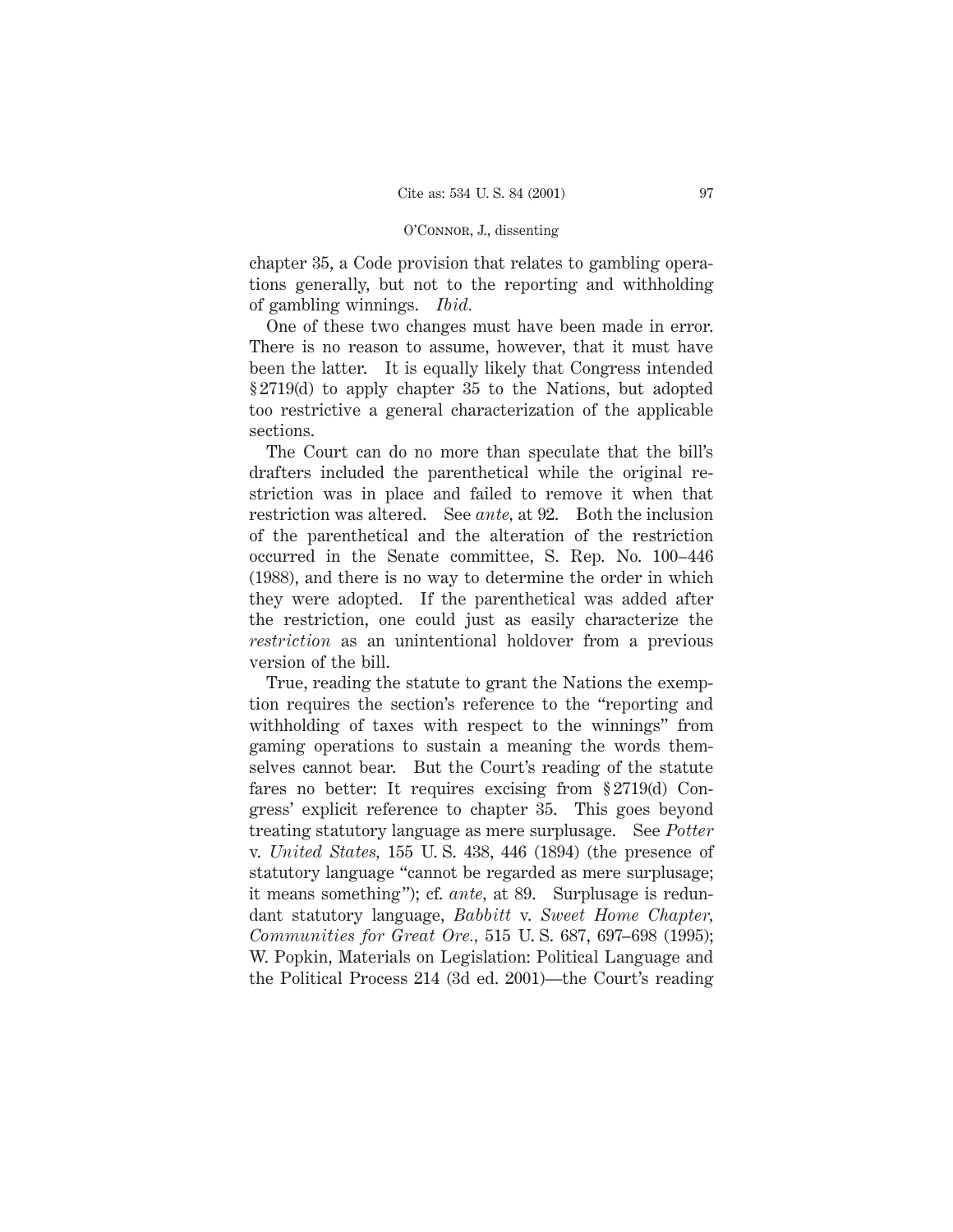negates language that undeniably bears separate meaning. This is not a step to be undertaken lightly.

*Both* approaches therefore require rewriting the statute, see *ante,* at 89. Neither of these rewritings is necessarily more "serious" than the other: At most, each involves doing no more than reversing a change made in committee. Cf. *ante,* at 90.

The Court argues that, because the reference to chapter 35 occurs in a parenthetical, negating this language does less damage to the statute than concluding that the restrictive language outside the parenthetical is too narrowly drawn. I am aware of no generally accepted canon of statutory construction favoring language outside of parentheses to language within them, see, *e. g.,* W. Eskridge, P. Frickey, & E. Garrett, Legislation and Statutory Interpretation, App. C (2000) (listing canons), nor do I think it wise for the Court to adopt one today. The importance of statutory language depends not on its punctuation, but on its meaning. See *United States Nat. Bank of Ore.* v. *Independent Ins. Agents of America, Inc.,* 508 U. S. 439, 454 (1993) ("[A] purported plain-meaning analysis based only on punctuation is necessarily incomplete and runs the risk of distorting a statute's true meaning").

The fact that the parenthetical is illustrative does not change the analysis: If Congress' illustration does not match its general description, there is as much reason to question the description as the illustration. Where another general description is possible—and was in fact part of the bill at an earlier stage—Congress' choice of an example that matches the earlier description is at least ambiguous. Moreover, as § 2719(d)'s parenthetical specifically lists statutory sections to be applied to the Nations, one might in fact conclude that the doctrine that the specific governs the general, *Crawford Fitting Co.* v. *J. T. Gibbons, Inc.,* 482 U. S. 437, 445 (1987), makes this specific parenthetical even more significant than the general restriction that follows.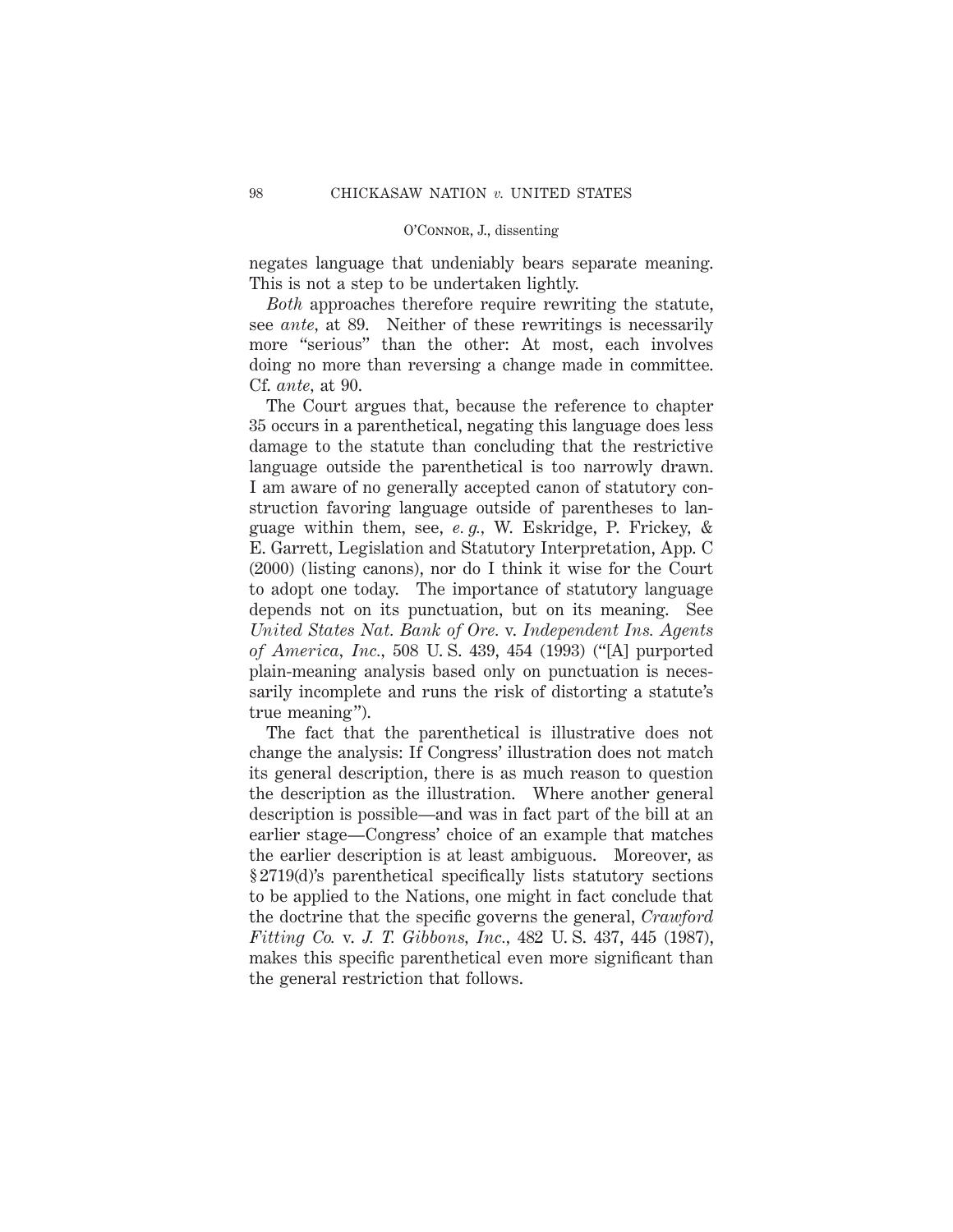Nor is negating Congress' clear reference to chapter 35 required by the policy behind the statute. If anything, congressional policy weighs in favor of the Nations. Congress' central purpose in enacting IGRA was "to provide a statutory basis for the operation of gaming by Indian tribes as a means of promoting tribal economic development, selfsufficiency, and strong tribal governments." § 2702(1). Exempting Nations from federal gaming taxation in the same manner as States preserves the Nations' sovereignty and avoids giving state gaming a competitive advantage that would interfere with the Nations' ability to raise revenue in this manner.

II

Because nothing in the text, legislative history, or underlying policies of § 2719(d) clearly resolves the contradiction inherent in the section, it is appropriate to turn to canons of statutory construction. The Nations urge the Court to rely upon the Indian canon that "statutes are to be construed liberally in favor of the Indians, with ambiguous provisions interpreted to their benefit," *Montana* v. *Blackfeet Tribe,* 471 U. S., at 766, as a basis for deciding that the error in § 2719(d) lies in the restriction of the subclass, not in the specific listing of chapter 35. "[R]ooted in the unique trust relationship between the United States and the Indians," *County of Oneida* v. *Oneida Indian Nation of N. Y.,* 470 U. S. 226, 247 (1985), the Indian canon presumes congressional intent to assist its wards to overcome the disadvantages our country has placed upon them. Consistent with this purpose, the Indian canon applies to statutes as well as treaties: The form of the enactment does not change the presumption that Congress generally intends to benefit the Nations. *Montana* v. *Blackfeet Tribe, supra; County of Yakima* v. *Confederated Tribes and Bands of Yakima Nation,* 502 U. S. 251 (1992). In these cases, because Congress has chosen gaming as a means of enabling the Nations to achieve self-sufficiency, the Indian canon rightly dictates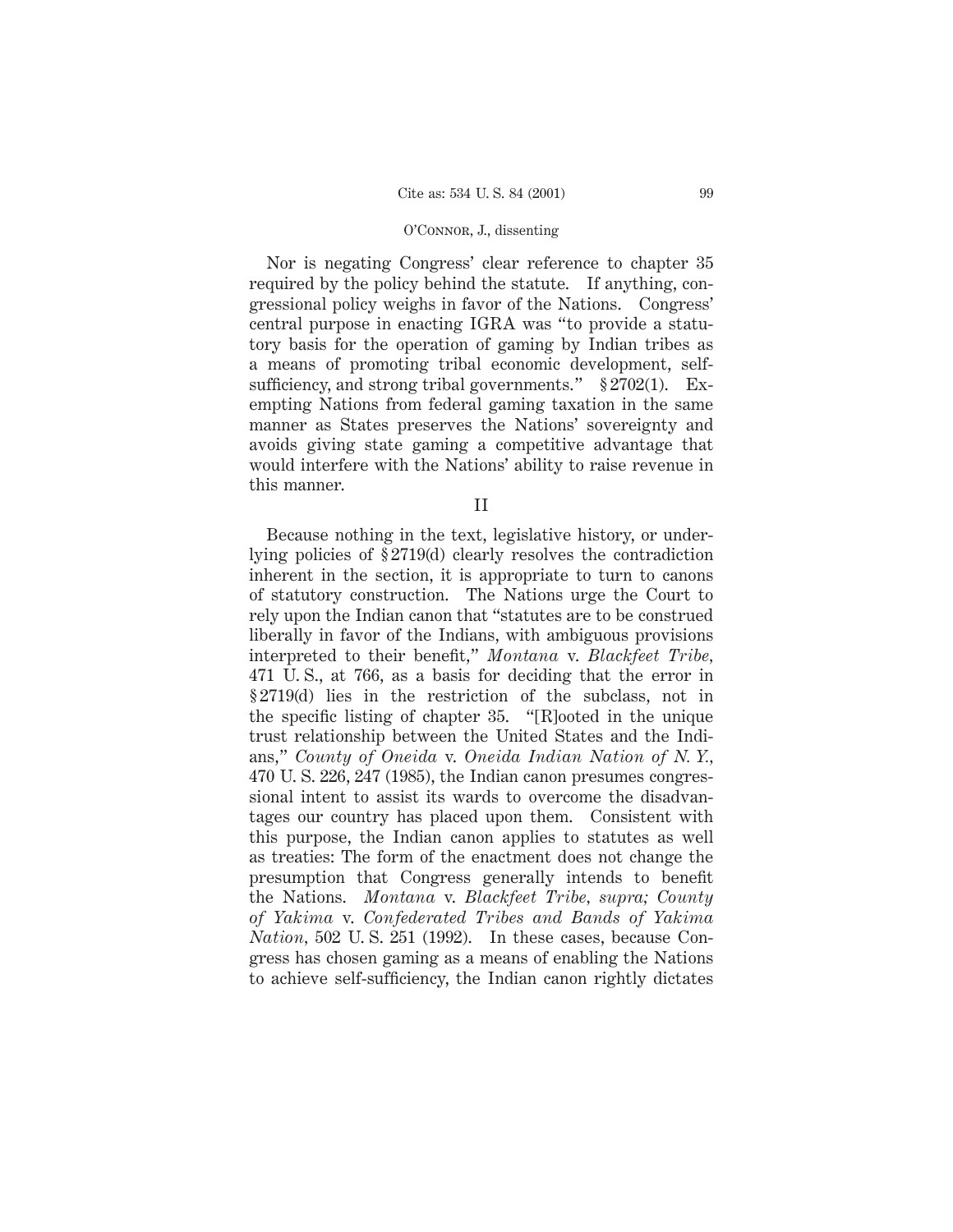that Congress should be presumed to have intended the Nations to receive more, rather than less, revenue from this enterprise.

Of course, the Indian canon is not the only canon with potential applicability in these cases. Also relevant is the taxation principle, that exemptions from taxation must be clearly expressed. *United States Trust Co.* v. *Helvering,* 307 U. S. 57, 60 (1939); see also *ante,* at 95. These canons pull in opposite directions, the former favoring the Nations' preferred reading, and the latter favoring the Government's.

This Court has repeatedly held that, when these two canons conflict, the Indian canon predominates. In *Choate* v. *Trapp,* 224 U. S. 665 (1912), a State attempted to rely on the taxation principle to argue that a treaty provision making land granted to Indians nontaxable was merely a bounty, capable of being withdrawn at any time. The Court acknowledged the taxation principle, responding:

"But in the Government's dealings with the Indians, the rule is exactly the contrary. The construction, instead of being strict, is liberal; doubtful expressions, instead of being resolved in favor of the United States, are to be resolved in favor of [Indian nations.]" *Id.,* at 674–675.

In *Squire* v. *Capoeman,* 351 U. S. 1, 3 (1956), the Federal Government had conveyed land to the Nations " 'free of all charge or encumbrance whatsoever.'" Although this phrase did not expressly mention nontaxability, the Court held that the language "might well be sufficient to include taxation," *id.,* at 7. Invoking the Indian canon, *id.,* at 6–7, we found the Nations exempt.

Likewise, in *McClanahan* v. *Arizona Tax Comm'n,* 411 U. S. 164 (1973), this Court inferred an exemption from state taxation of property inside reservations from a treaty reserving lands for the exclusive use and occupancy of the Nations. In doing so, the Court noted: "It is true, of course, that exemptions from tax laws should, as a general rule, be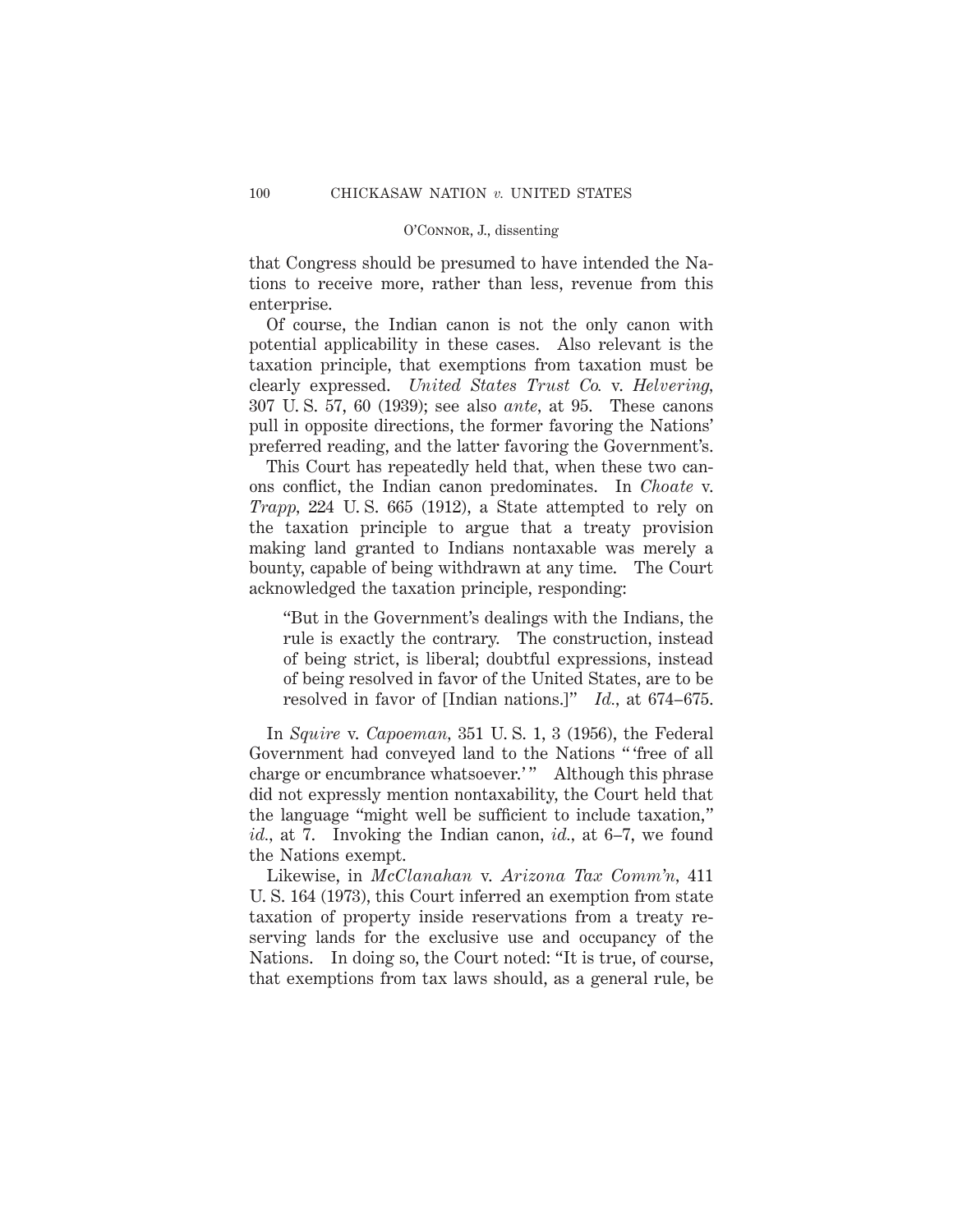clearly expressed. But we have in the past construed language far more ambiguous than this as providing a tax exemption for Indians." *Id.,* at 176 (citing *Squire, supra,* at 100).

As the purpose behind the Indian canon is the same regardless of the form of enactment, *supra,* at 99, there is no reason to alter the Indian canon's relative strength where a statute rather than a treaty is involved. Cf. *ante,* at 95. The primacy of the Indian canon over the taxation principle should not be surprising, as this Court has also held that the general presumption supporting the legality of executive action must yield to the Indian canon, a "counterpresumption specific" to Indians. *Minnesota* v. *Mille Lacs Band of Chippewa Indians,* 526 U. S. 172, 194, n. 5 (1999).

This Court has failed to apply the Indian canon to extend tax exemptions to the Nations only when nothing in the language of the underlying statute or treaty suggests the Nations should be exempted. *The Cherokee Tobacco,* 11 Wall. 616, 618, 620 (1871) (finding no exemption for the Nations from language imposing taxes on certain " 'articles produced anywhere within the exterior boundaries of the United States' "); *Choteau* v. *Burnet,* 283 U. S. 691, 693–694 (1931) (finding no exemption in provisions "subject[ing] the income of 'every individual' to tax," including "income 'from any source whatever' "); *Superintendent of Five Civilized Tribes* v. *Commissioner,* 295 U. S. 418 (1935) (same); *Mescalero Apache Tribe* v. *Jones,* 411 U. S. 145, 155 (1973) (refusing to exempt the Nations from taxes on land use income based on language that "[o]n its face . . . exempts land and rights in land, not income derived from its use"). *Mescalero* also went further, suggesting that because of the taxation principle, the Court would refuse to find such an exemption absent "clear statutory guidance." *Id.,* at 156. *Mescalero*'s formulation is admittedly in tension with the Court's precedents giving the Indian canon primacy over the taxation principle where statutory language is ambiguous. As *Mescalero* was